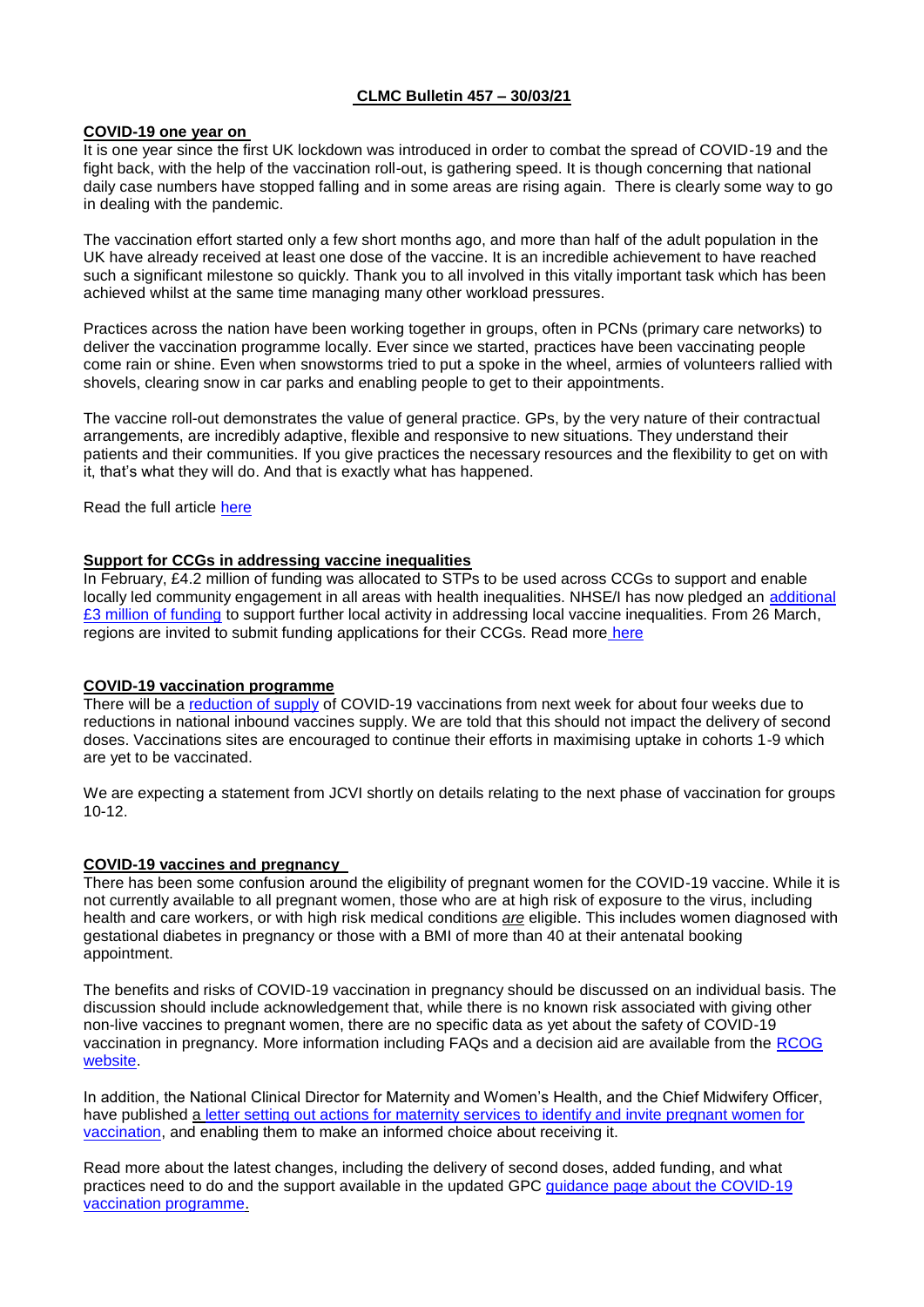# **Frequently Asked Questions for second doses**

NHSE/I has published some [FAQs to help answer some questions relating to second doses of the COVID-19](https://www.england.nhs.uk/coronavirus/publication/covid-19-vaccination-programme-faqs-on-second-doses/)  [vaccination,](https://www.england.nhs.uk/coronavirus/publication/covid-19-vaccination-programme-faqs-on-second-doses/) including location of second doses, interval period and consent.

## **Quality Assurance Framework and SOP for lateral flow devices for COVID-19 vaccination sites**

NHSE/I has published a [Quality Assurance Framework for COVID-19 vaccination sites,](https://www.england.nhs.uk/coronavirus/publication/quality-assurance-framework-covid-19-vaccination-sites/) to use as a tool aligned to the operating frameworks and standard operating procedures underpinning the delivery models for these settings.

NHSE/I has also published a [Standard Operating Procedure \(SOP\) for usage of lateral flow devices for](https://www.england.nhs.uk/coronavirus/publication/standard-operating-procedure-usage-of-lateral-flow-devices-for-asymptomatic-staff-testing-at-vaccination-sites/)  [asymptomatic NHS staff testing](https://www.england.nhs.uk/coronavirus/publication/standard-operating-procedure-usage-of-lateral-flow-devices-for-asymptomatic-staff-testing-at-vaccination-sites/) at vaccination sites.

### **Vaccine dose data**

Nearly [29 million people in the UK](https://coronavirus.data.gov.uk/details/vaccinations) have now received their first dose of the COVID-19 vaccine, and the latest [data report](https://www.england.nhs.uk/statistics/statistical-work-areas/covid-19-vaccinations/) shows that as of 25 March nearly 27 million doses of the COVID-19 vaccine have been given in England.

## **Weekly COVID-19 data update**

The BMA's Health Policy team is now producing a weekly summary of key data on various aspects of the pandemic. The data is from external published sources (with links to the relevant data/study) and can be shared. [View the latest summary](https://www.clevelandlmc.org.uk/website/IGP367/files/Weekly%20Covid-19%20data%20update.pptx)

### **Medical assessments for prospective foster carer and adopters**

GPC have published a [joint statement](https://www.rcgp.org.uk/about-us/news/2021/march/medical-assessments-for-prospective-foster-carer-and-adopters-statement.aspx) with the Royal College of GPs, to support GPs in considering requests for medicals for prospective adopters and foster carers. These assessments play an important role in safeguarding vulnerable children and are the final requirement for many families across the country.

## **NHS Operational Planning and Contracting Guidance 2021/22**

NHSE/I has published the [NHS Operational Planning and Contracting Guidance for 2021/22,](https://www.england.nhs.uk/operational-planning-and-contracting/) setting out the priorities for the year ahead, to restore services, meet new care demands and reduce the care back logs caused by the pandemic, whilst supporting staff recovery.

One of the priorities is expanding primary care capacity, which will largely be done through the increased ARRS allocation, and a renewed focus on recruiting and retaining an additional 6000 GPs.

### **Annual allowance voluntary scheme pays 2018/19 deadline extension**

The annual allowance repayment scheme, introduced in England and Wales, guarantees any annual allowance tax charge in 2019/20, for eligible clinicians will be compensated for at the time of retirement. The deadline for submitting an application form for the scheme for GPs who have or who are planning to retire by 31 March 2021, has been **extended to 31 March 2021.** For detailed advice on the scheme, please click [here.](https://www.england.nhs.uk/pensions/)

## **BMA report on impact of COVID-19 on health inequalities**

The BMA has launched a report, ['Mitigating the impact of Covid-19 on health inequalities',](https://www.bma.org.uk/media/3944/bma-mitigating-the-impact-of-covid-19-on-health-inequalities-report-march-2021.pdf) outlining a range of measures for Governments across the UK to ensure that those who have been most impacted by COVID-19 are protected in the immediate and longer term.

The report highlights concerns that the unacceptable inequalities that existed before the pandemic will only worsen for families who have been pushed into poverty, and disadvantaged communities that face further hardship due to job losses and COVID-19's socio-economic impact.

The BMA wants to work towards addressing the underlying inequalities which lead to unacceptable and avoidable differences in life expectancy, as well as quality of life across all communities. Read more and read the report [here](https://www.bma.org.uk/bma-media-centre/moral-and-economic-case-to-protect-most-vulnerable-from-worsening-health-inequalities-bma-report-warns)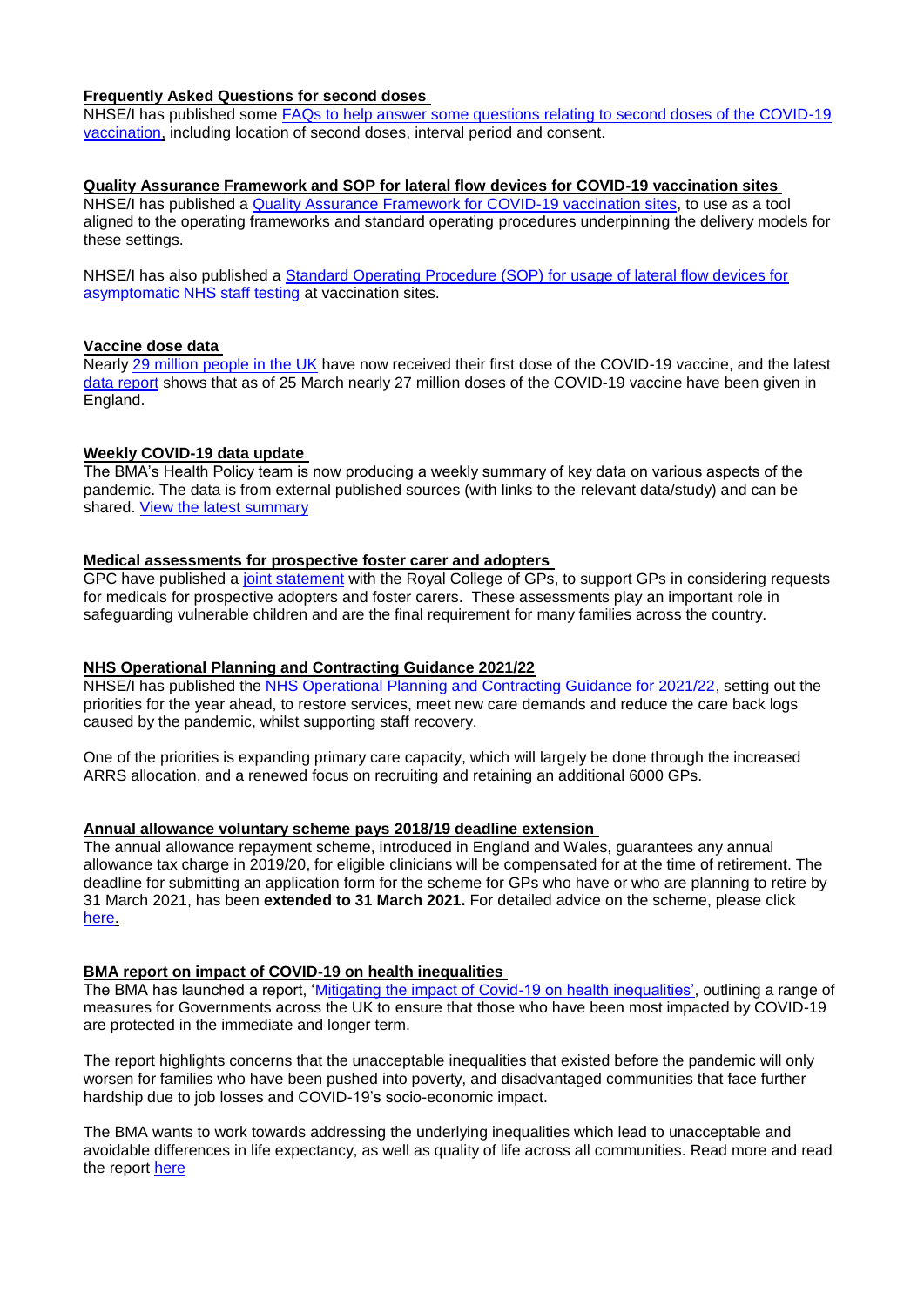## **GPC Voting open for Durham and Cleveland regional elections**

The voting period for seats to the General Practitioners Committee (GPC) UK in the *Durham and Cleveland region* has reopened. **To submit your vote please visit<https://elections.bma.org.uk/>**

If you live or work in the Durham and Cleveland region and do not have access to the voting, please contact [elections@bma.org.uk](mailto:elections@bma.org.uk) and the team will be able to assist.

To vote in this election you must have a BMA web account, if you do not have one please click [here](https://www.bma.org.uk/what-we-do/committees/committee-information/committee-elections) to create one. Please follow the link to 'request a temporary non-member account' and email your temporary membership number to [elections@bma.org.uk](mailto:elections@bma.org.uk) to get access to vote in this election. **The deadline for voting is 12pm, 19 April**.

If you have any queries regarding the election process, please contact [elections@bma.org.uk.](mailto:elections@bma.org.uk)

### **Investment in General Practice report and data quality statement 2015/16-2019/20**

NHSE/I has published the annual [Investment in General Practice Report 2015/16-2019/20,](https://www.england.nhs.uk/publication/investment-in-general-practice-in-england-2015-16-to-2019-20/) [Data quality](https://www.england.nhs.uk/gp/investment/investment-in-general-practice-in-england-2015-16-to-2019-20-data-quality-statement/)  [statement](https://www.england.nhs.uk/gp/investment/investment-in-general-practice-in-england-2015-16-to-2019-20-data-quality-statement/) and [GP investment.](https://www.england.nhs.uk/gp/investment/) This shows the level of investment in 2019/20 compared with previous years. The increased funding received by general practice in England is in a greater proportion compared to other sectors in the NHS and is as a direct result of the 5 year contract agreement.

### **BMA moral distress survey**

The BMA has launched a [survey on moral distress,](https://www.surveymonkey.co.uk/r/Moral_distress_2021) open to all UK doctors, including retired doctors, although it is not aimed at medical students. **The survey will remain open until Sunday 11 April.**

The survey asks about your understanding of moral distress and moral injury, whether you have come across these terms before or have experienced them. The impact of COVID-19 and potential solutions are also considered. The findings will be used to make recommendations and allow the BMA to help mitigate this problem throughout the UK's medical workforce.

Take the survey, and read more about moral distress and how it impacts doctors, [here.](https://www.bma.org.uk/news-and-opinion/overshadowed-at-work)

## **NHS Confederation Survey: ICS and the White Paper**

NHS Confederation have developed a survey around ICS membership and principles. Please click on the link and complete the survey before close of play on Wednesday31 $\mathrm{^{st}}$  March. <https://www.surveymonkey.co.uk/r/HLH79XK>

In addition, CLMC will be discussing the White Paper and potential impact for practices at our open meeting on Tuesday 13 April. All details, including discussion papers, are included on the email which accompanied the bulletin this week. Please do engage and ensure you have your say; we understand all are busy but the proposed changes will be with us long after Covid pressures subside so it is important that practices do not sleepwalk into a new era of the NHS!

#### **Webinars: Circulated by the Primary Care Training Hub and provided by Nuffield Health**

**Weds 14 April: 6.30pm – Emergency Contraception Update** (guest speaker Dr Anagha Nadgir) Includes the management of heavy menstrual bleeding & abnormalities in Primary Care

### **Tues 20 April: 6.30pm – Protecting your Practice from Cyber Attacks** (Cleveland Police Cyber Protection Unit)

Cyber crime is up 46%. The Cyber Protection Unit at Cleveland Police have designed a session suitable for GPs, Practice Managers & Pharmacies, covering the basics of a cyber attack, how hackers get in to systems and the importance of knowing how to protect the organisations for whom we work

Please send all RSVPs to [tees.events@nuffieldhealth.com](mailto:tees.events@nuffieldhealth.com)